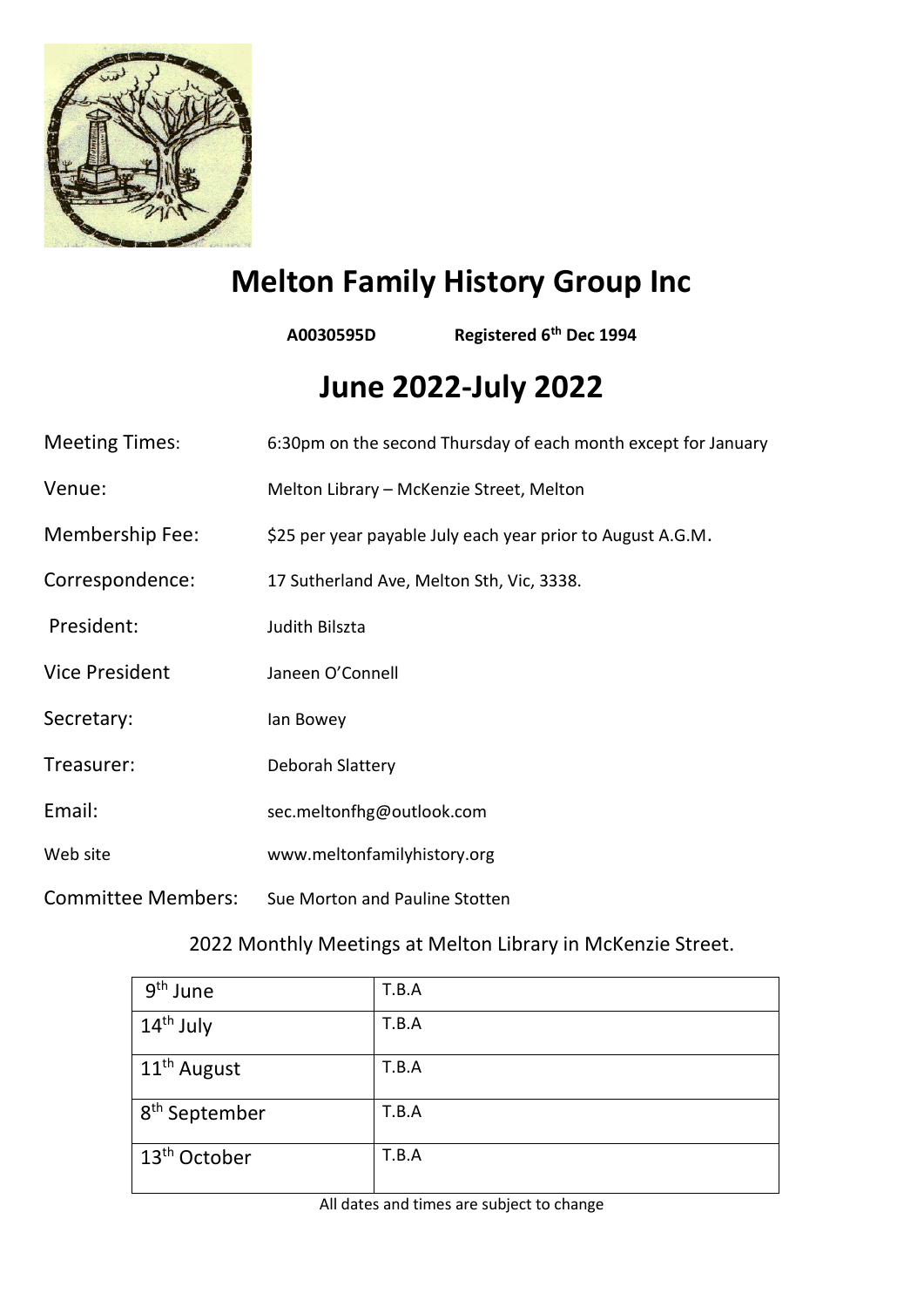## **Update: Regular work:**

A joint venture between the Melton Library and our group involving photograph scanning was organised for Thursday the 28<sup>th</sup> of April between 10:00am and midday. This joint venture was part of this year's Heritage Festival. Patrons were invited to bring along family photographs or photographs of Melton and district. They then received high resolution photographs on a U.S.B stick to keep.

With the library opening up again, we have received a number of requests for assistance.

As the library has extended its opening hours, we no longer have to request a swipe car for access out of hours. Hopefully the opening hours of the library will remain as they are. We can then try to organise guest speakers for our meetings.



Two very happy library patrons who participated in the Scanning Studio session with Melton Library's Ryylee.

Our May meeting was cancelled due to the number of members who had indicated that they were unable to attend. The committee has discussed the possibility of holding meetings every two months instead of the current schedule of every month. It has been decided that this option will be raised during our June meeting.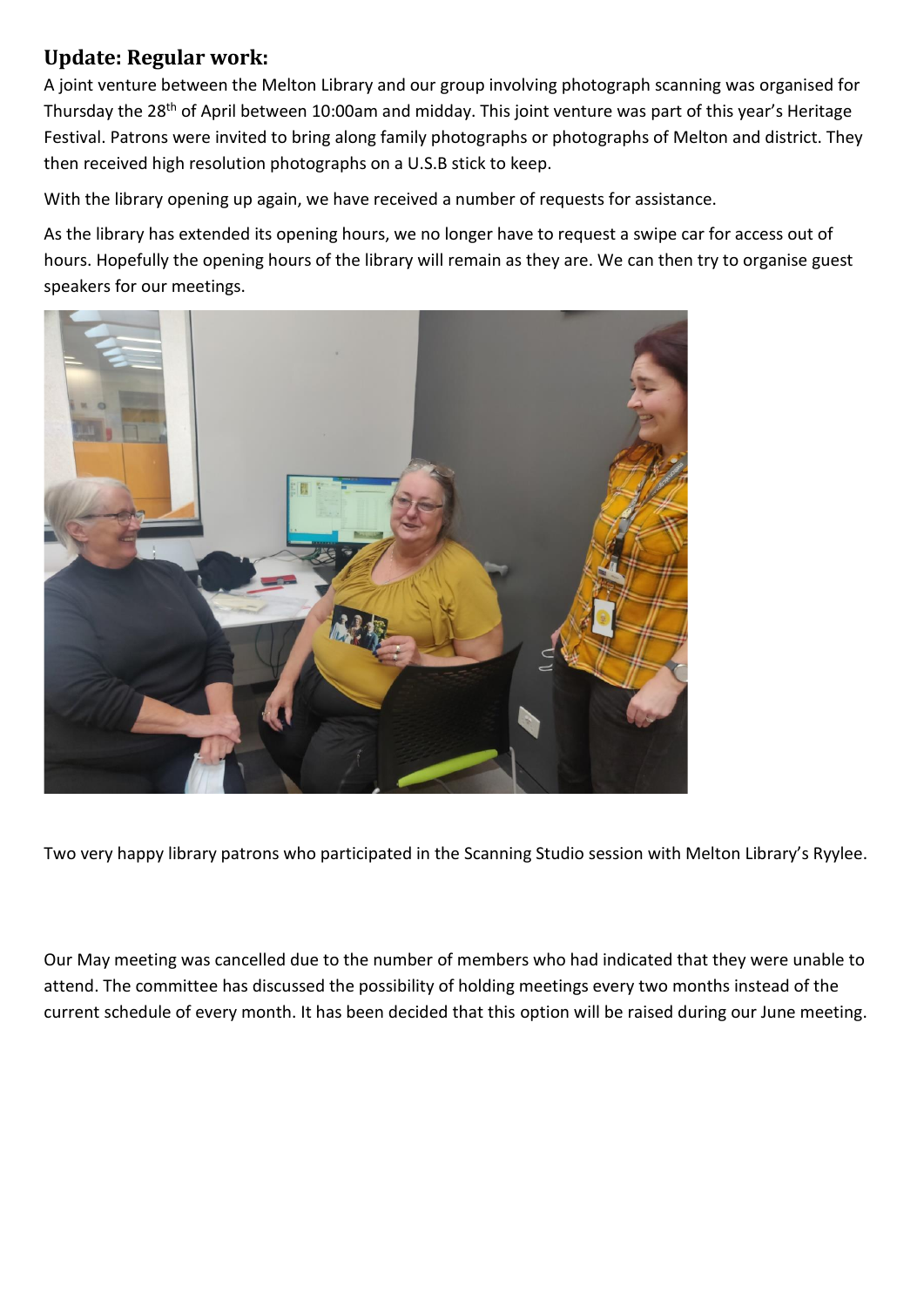## **Memories from a Bacchus Marsh family**



A local man has shared an historical photo close to a century old, to mark 100 since his father was born – with many descendants of the families pictured still living in Moorabool.

Patrick Flanagan shared a photo of four generations of his family – his father Aeneas Flanagan in the lap of Bridget Vallence (nee Green), the mother of Henry Vallance (Jr), who was the father of Ellen Flanagan (nee Valance), Aeneas' mother.

"There are still many descendants of Henry (Snr) and Bridget in and around Bacchus Marsh. Moira Ross (nee Flanagan) a 1<sup>st</sup> cousin – is the principal at Coimadai Primary School", Mr Flanagan told the Moorabool News.

"I have been tracing my family for some time now – and do have an extensive family tree. There was a Vallence reunion in the Marsh several years ago – and my research was used".

The Valleria property which the photo was taken no longer belongs to the Vallences, but can still be found at the top of the hill on Vallence Road, near the corner of Vallence Road and North and Finn Court. It was sold to a young family when Amy Vallence died in the early 1980s and renovated.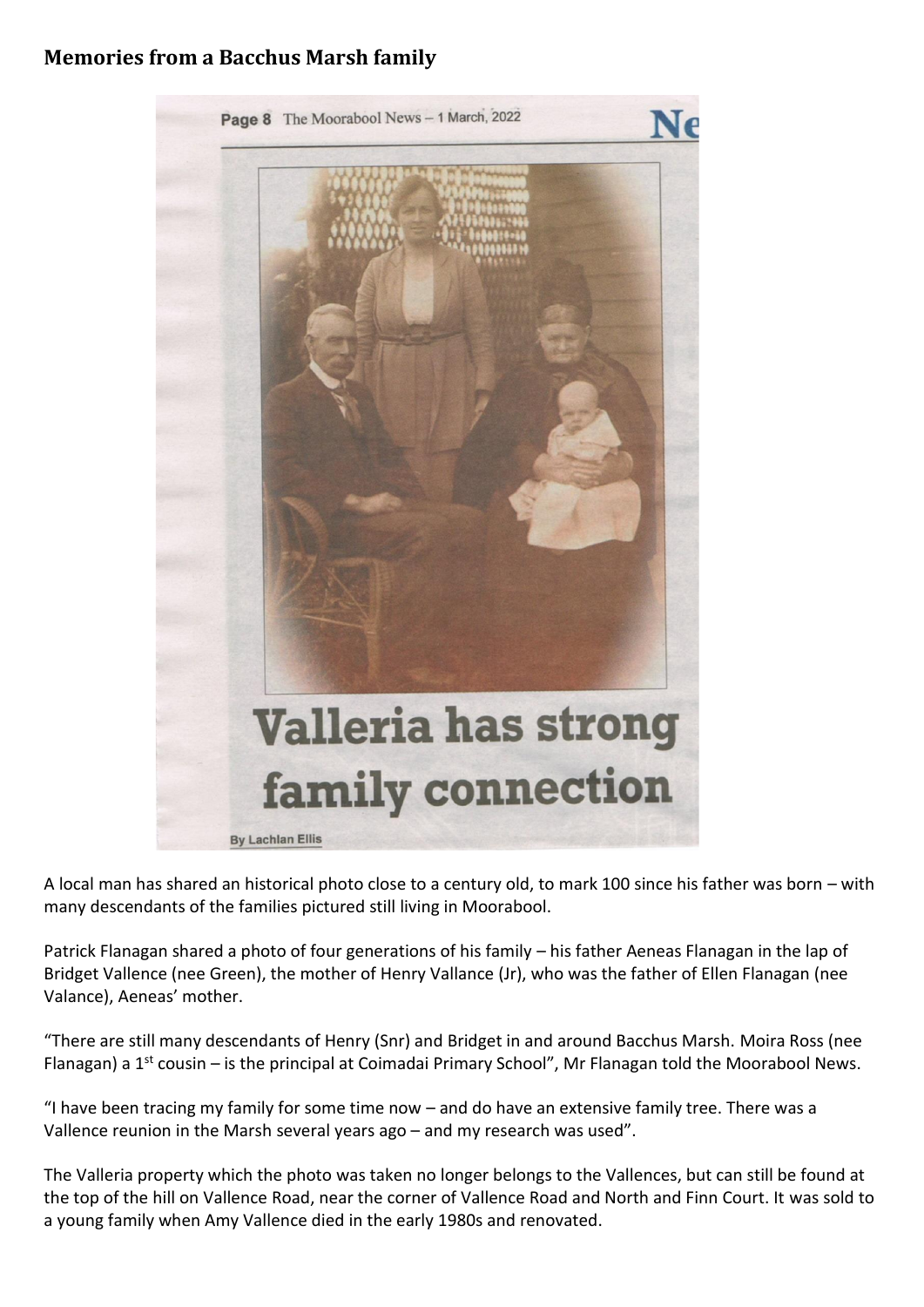Mr Flanagan also shared his childhood memories of Valleria.

"There was a quarry across the road - next to which was the dairy. My recollection is a little foggy as I did not live in the Marsh and was a child – but we did frequently visit Amy and her two brothers, Harry and Eddie, who were all younger siblings of my grandmother" he said.

"As a child, I remember sitting in the kitchen visiting grand aunt Amy Vallence and counting the carriages on the train as it passed – whilst she cooked biscuits and/or scones on the stove – heated by wood gathered from the farm. I remember my mother asking her how she knew the oven was hot enough – and Amy replied, "I can feel it on my face".

"There is a story that Grandma was celebrating her birthday in the front room of the house – when the news reports re the landing of Gallipolli came over the wireless".

Aeneas Flanagan was born on the 19<sup>th</sup> of January 1922, and passed away on the 20<sup>th</sup> of August 2013. He had four children, including Patrick, with his wife Kathleen Carew.

*The above article was published in the local newspaper 'Moorabool News' on the 1st of March 2022*



*The above two photographs were taken by our own Deb Slattery*.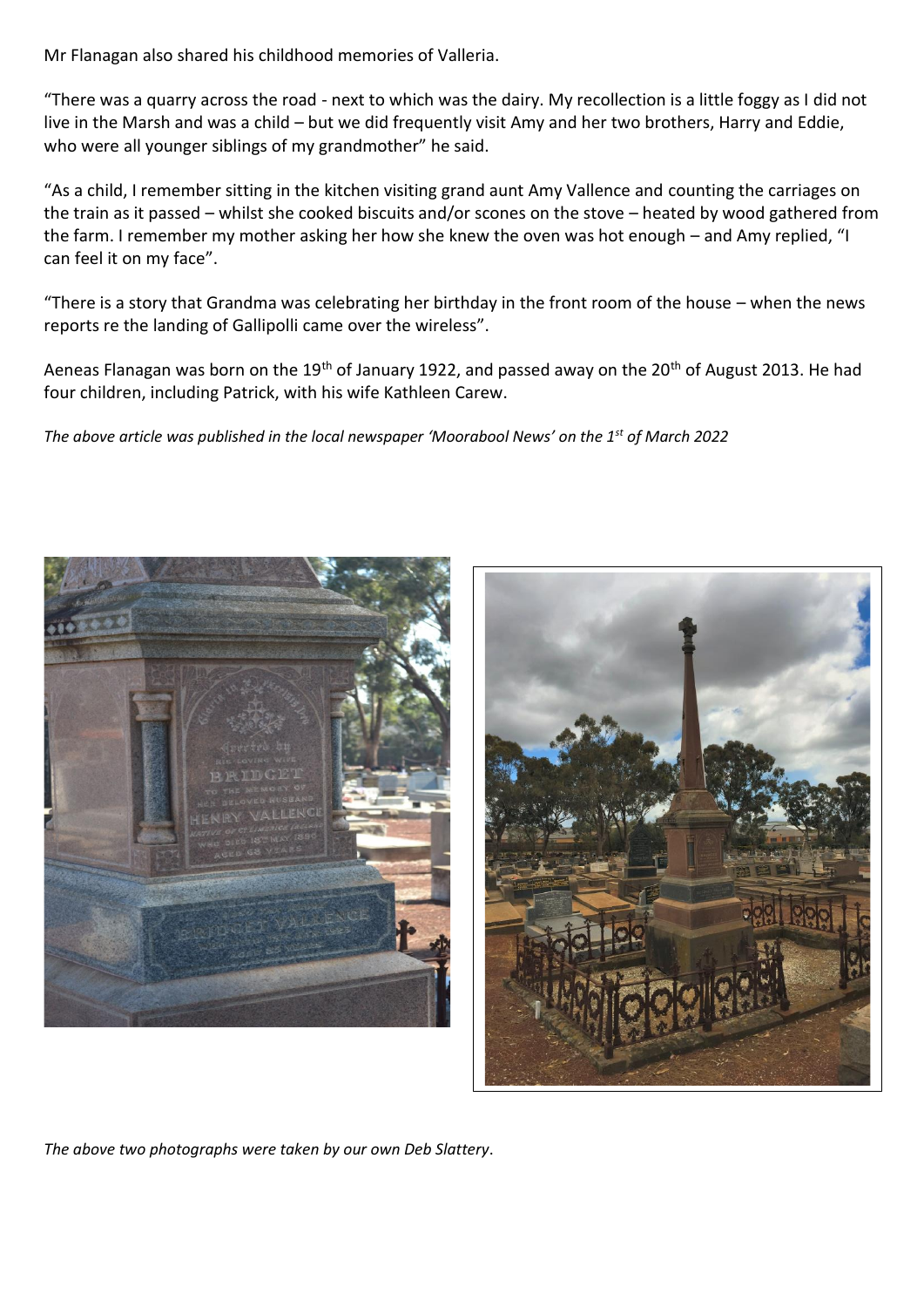## **The human side of the sinking of the R.M.S Titanic**.



On 15th April, it was the 110th Anniversary of the sinking of RMS Titanic. The story of the tragedy is wellknown, and doubtless there will be media references to the millionaires and aristocrats who perished. Invariably, less attention is paid to the crew. Of the estimated 2224 people on board, 885 were crew. It is thought that some 1514 people died, of whom 821 were passengers and 693 were crew.

A very large proportion of the crew lived in Southampton, and amongst these, were many who had Dorset origins. In the late 19th and early 20th centuries, many families left the largely agricultural county of Dorset and moved to nearby cities to find work. The thriving docks of Southampton were particularly accessible, offered good employment opportunities, and the city was not too far from home and family in Dorset. It is likely that Society members have ancestors or other relatives who served as crew on the ship, and either survived or were lost.

In my own family is William James PITFIELD. The Pitfields are an ancient Dorset family, the earliest references to whom were living in the early 1500s in Allington, Bridport and nearby. Over the subsequent centuries, the family spread across the county and beyond. From 1700 an especially large group established in Fordington, Dorchester. William's family was from this group, his grandfather having moved from Fordington to Southampton in the mid-19th century. This was typical of very many families who had lived in Dorset for centuries, often tied to the land as farmers or agricultural labourers. The industrial revolution opened up new vistas for them, and very many left Dorset forever.

William James Pitfield was born in 1886 in South Stonham, and baptised 28 January 1887 at Woolston. He was the fifth son of William Henry Pitfield (1854-1910), a seaman of Southampton. In 1876 he married Louisa GOREY (1855 – 1911), also of Southampton.

William James Pitfield, aged 21, married Haidee Ethel DIAPER, aged 19, in 1908. The Diapers were a well-know Southampton family involved in running the Itchen ferry. William's profession was given in the 1911 Census as Marine Fireman; he had served on several ocean liners. The couple's son, William Frederick, was born 07 October 1910, and by early 1912 Haidee was expecting another child.

William James was recruited to the crew of RMS Titanic for her maiden voyage, and served as a Greaser, on a monthly wage £6.10.00 (£6.50 in decimal money). The job of a Greaser was to lubricate all the machinery to ensure it ran smoothly. It was a skilled and responsible occupation, located in the engine rooms and surrounding areas of the ship. He was a member of the engineering crew.